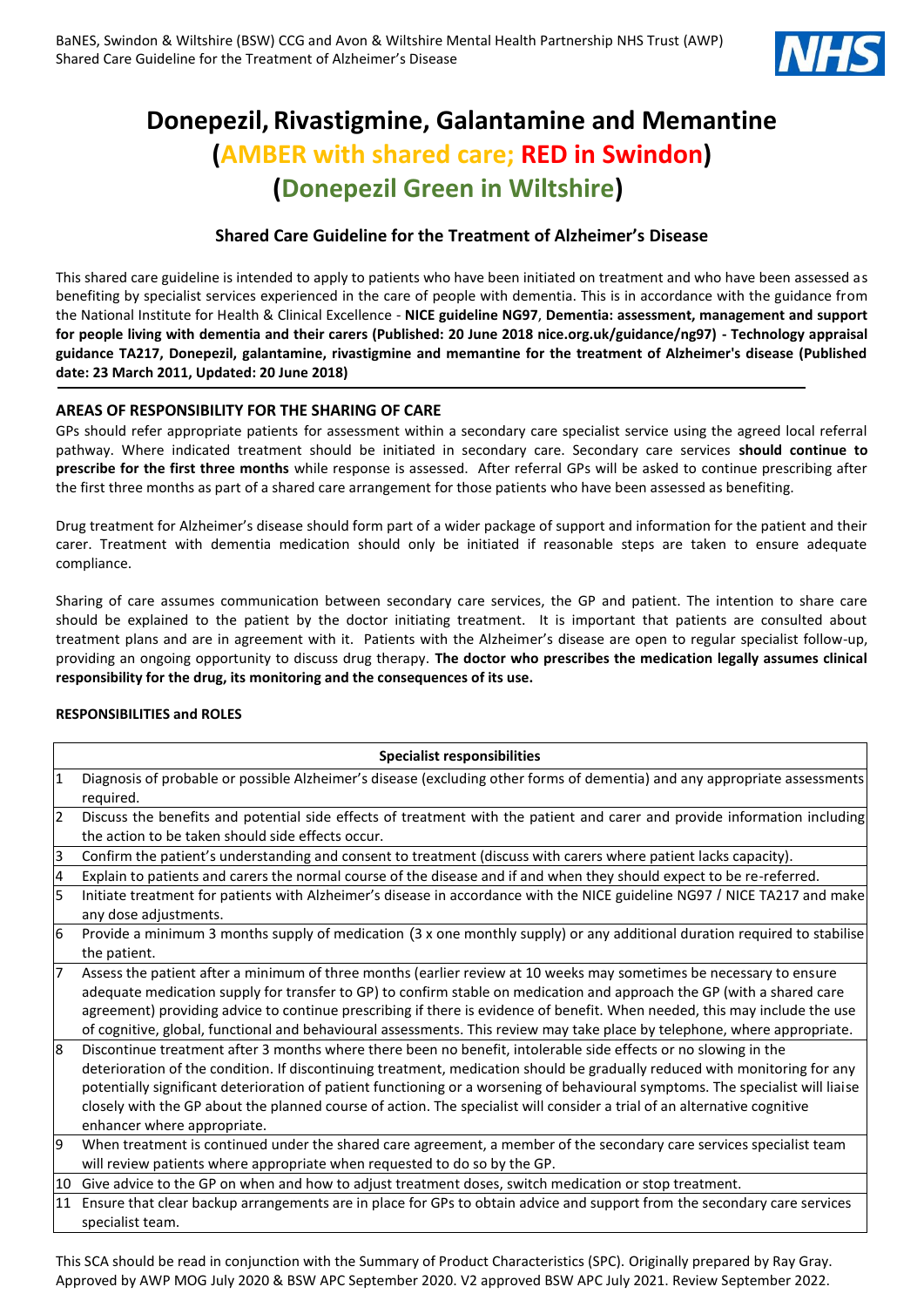

|                                                                                                                        | <b>General Practitioner responsibilities</b>                                                                                      |  |  |  |  |
|------------------------------------------------------------------------------------------------------------------------|-----------------------------------------------------------------------------------------------------------------------------------|--|--|--|--|
| $\mathbf{1}$                                                                                                           | Pre-referral assessment should include a physical examination and baseline blood tests (FBC, U&Es, LFTs, glucose, TFTs, B12,      |  |  |  |  |
| folate, calcium, renal function eGFR and where possible/appropriate a CT Brain scan) to exclude non-dementia causes of |                                                                                                                                   |  |  |  |  |
|                                                                                                                        | cognitive decline, in accordance with the local memory assessment pathway for primary care. Non-dementia causes of                |  |  |  |  |
|                                                                                                                        | cognitive decline including depression should be treated and monitored before referral.                                           |  |  |  |  |
| $\overline{2}$                                                                                                         | Refer appropriate patients to secondary care specialist services using the agreed local referral pathway (PATIENTS or carer       |  |  |  |  |
|                                                                                                                        | MUST GIVE CONSENT TO REFERRAL). Effective use of the mental capacity act (MCA) should be made for those patients who              |  |  |  |  |
|                                                                                                                        | cannot consent to an assessment so as to prevent any delay in referral. Secondary care specialist services will provide           |  |  |  |  |
|                                                                                                                        | advice and support.                                                                                                               |  |  |  |  |
| 3                                                                                                                      | Reply to the request for shared care as soon as practicable.                                                                      |  |  |  |  |
| $\overline{4}$                                                                                                         | Continue the prescribing of dementia medication at the recommended dose after the first three months for those patients           |  |  |  |  |
|                                                                                                                        | assessed as benefiting and stable on treatment after a minimum of three months.                                                   |  |  |  |  |
| 5                                                                                                                      | The recommended monitoring:                                                                                                       |  |  |  |  |
|                                                                                                                        | Donepezil, Rivastigmine and Galantamine - Pulse every 6-12 months<br>$\bullet$                                                    |  |  |  |  |
|                                                                                                                        | Memantine - Renal function (eGFR) regular monitoring for patients with significant renal impairment (a dose<br>$\bullet$          |  |  |  |  |
|                                                                                                                        | reduction may be needed in renal impairment)                                                                                      |  |  |  |  |
|                                                                                                                        | Side effect screening - asking about GI disturbance, faints, blackouts headache, dizziness, drowsiness and breathing<br>$\bullet$ |  |  |  |  |
|                                                                                                                        | difficulties.                                                                                                                     |  |  |  |  |
| 6                                                                                                                      | Refer to secondary care services specialist team if intolerable side effects develop, there is no slowing in the deterioration    |  |  |  |  |
|                                                                                                                        | of the condition or there is significant worsening of disease-related symptoms.                                                   |  |  |  |  |
| $\overline{7}$                                                                                                         | Report to and seek advice from the specialist on any aspect of patient care that is of concern to the GP                          |  |  |  |  |
| $\overline{8}$                                                                                                         | Undertake an annual medication review for those patients that have been discharged from the memory service and remain             |  |  |  |  |
|                                                                                                                        | on medication. The review should be based on the following questions:                                                             |  |  |  |  |
|                                                                                                                        | How is your memory? Any improvement or decline?<br>$\bullet$                                                                      |  |  |  |  |
|                                                                                                                        | Is there any evidence of behavioural problems, or behavioural and psychological symptoms related to dementia<br>$\bullet$         |  |  |  |  |
|                                                                                                                        | (BPSD)?                                                                                                                           |  |  |  |  |
|                                                                                                                        | Is there any carer stress?<br>$\bullet$                                                                                           |  |  |  |  |
|                                                                                                                        | Any side-effects of medication, dizziness, diarrhoea?                                                                             |  |  |  |  |
|                                                                                                                        | A decline in cognitive function year on year is to be expected with a diagnosis of dementia so this on its own would not          |  |  |  |  |
|                                                                                                                        | warrant re-referral or review by the memory service.                                                                              |  |  |  |  |
|                                                                                                                        | If the GP has concerns regarding increasing behavioural disturbance or the development of new symptoms they should                |  |  |  |  |
|                                                                                                                        | contact the local agreed secondary care service point of contact for access to further prescribing or treatment advice from a     |  |  |  |  |
|                                                                                                                        | Memory Service clinician. The advice may be provided by telephone/letter and may not require a referral.                          |  |  |  |  |
| 9                                                                                                                      | Stop treatment in conjunction with the specialist. Where appropriate, phase out the medication gradually and monitor for a        |  |  |  |  |
|                                                                                                                        | potentially significant deterioration of patient functioning or a worsening of behavioural symptoms.                              |  |  |  |  |
|                                                                                                                        | 10 Report adverse events to the specialist and MHRA.                                                                              |  |  |  |  |

#### **Patient's role**

- 1 Report to the specialist or GP if he or she does not have a clear understanding of the treatment.
- 2 To attend secondary care specialist services and GP clinic appointments (Failure to attend may result in medication being reviewed and possibly stopped on specialist advice).
- 3 Have regular blood tests to monitor renal function (eGFR) 6 to 12 monthly (for Memantine)
- 4 Have regular pulse check every 6 12 months (for Donepezil, Rivastigmine, and Galantamine).
- 5 Share any concerns in relation to treatment with medicine.
- 6 Report any adverse effects to the specialist or GP whilst taking the medicine.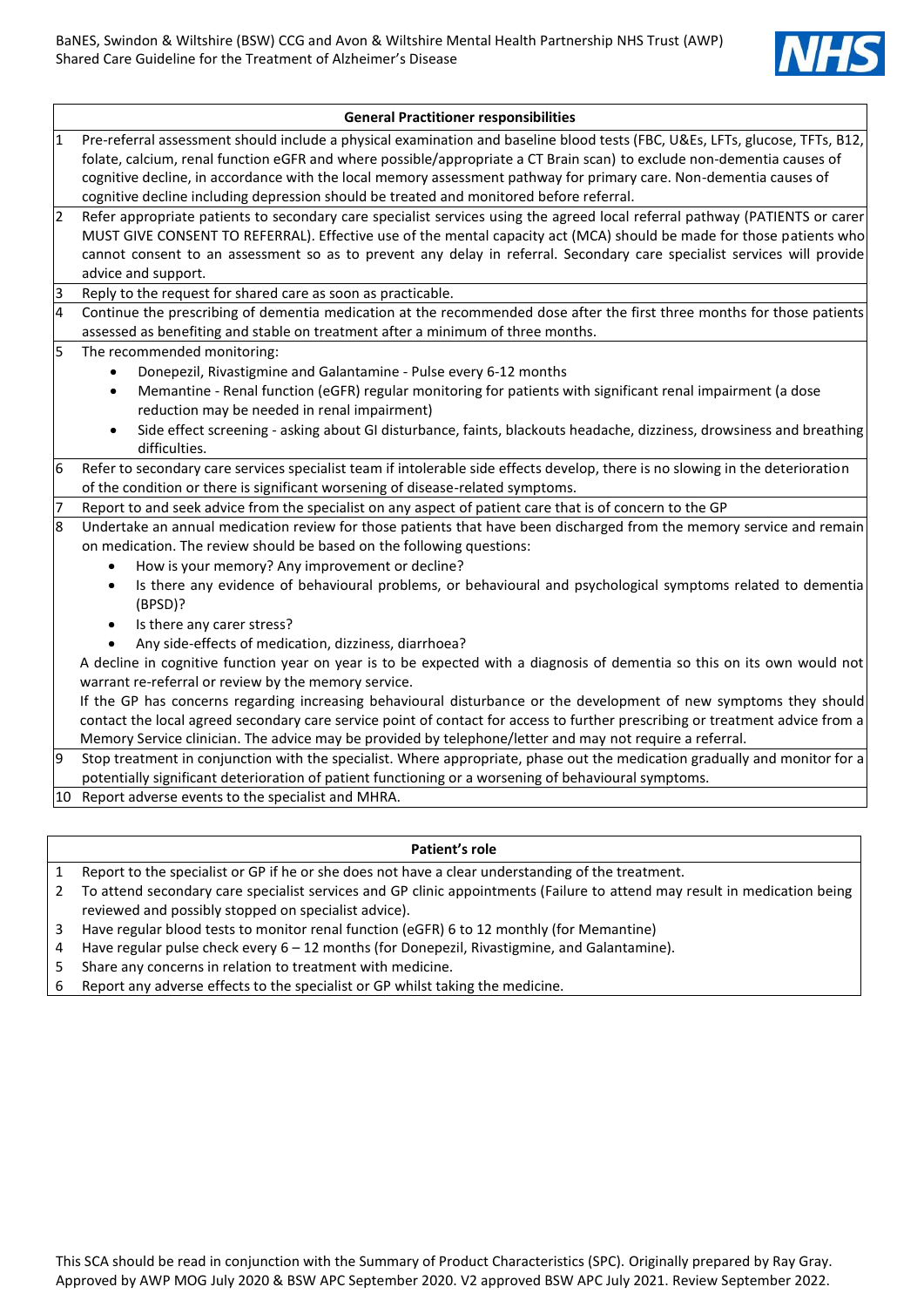

# **BACK-UP ADVICE AND SUPPORT**

| Contact details                           | Telephone No.           | Email address:                                    |  |
|-------------------------------------------|-------------------------|---------------------------------------------------|--|
| Specialist: Dr Jill Mann                  |                         | info@rice.org.uk                                  |  |
|                                           |                         | www.rice.org                                      |  |
|                                           | 01225 476420            | RICE - The RICE Centre                            |  |
| Specialist: Prof Roy Jones                |                         | Building 8, Royal United Hospital,                |  |
|                                           |                         | Combe Park, Bath, BA1 3NG                         |  |
|                                           |                         | rosalind.ward@nhs.net                             |  |
| Specialist: Dr Roz Ward                   | 01225 396799            | AWP Consultant Psychiatrist for Older People      |  |
|                                           |                         | <b>BANES Complex Intervention &amp; Treatment</b> |  |
|                                           |                         | Team (Later Life SBU),                            |  |
|                                           |                         | The Hollies CMHT, High Street, Midsomer           |  |
|                                           |                         | Norton, Radstock, BA3 2DP                         |  |
| WWKDYD and NEW Primary Care Liaison       |                         |                                                   |  |
| Service                                   |                         |                                                   |  |
| Green Lane Hospital                       | 01380 737840            | awp.PCLNorthWiltsAdminTeam@nhs.net                |  |
| <b>Marshall Road</b>                      |                         |                                                   |  |
| <b>Devizes</b>                            |                         |                                                   |  |
| <b>SN10 5DS</b>                           |                         |                                                   |  |
| <b>SARUM Primary Care Liaison Service</b> |                         |                                                   |  |
| Fountain Way Hospital,                    |                         |                                                   |  |
| Wilton Road,                              | 01722 820372            | awp.AC-PCL-Swilts@nhs.net                         |  |
| Salisbury                                 |                         |                                                   |  |
| SP2 7FD                                   |                         |                                                   |  |
| <b>Swindon Memory Service</b>             | 01793 327894/888        |                                                   |  |
| Victoria Centre                           | (memory service admin)  | awp.swindonmemoryserviceadmin@ nhs.net            |  |
| 53 Downs Way<br>Swindon, Wilts            | 327800 (Victoria centre |                                                   |  |
| SN3 6BW                                   | reception)              |                                                   |  |
|                                           | Geriatrician of the day |                                                   |  |
| Great Western Hospital, Swindon           | hotline: 01793 607383   |                                                   |  |
|                                           | (weekdays 9-5pm)        |                                                   |  |
|                                           | Consultants             |                                                   |  |
| Salisbury Hospital                        | Dr Hugo Powell          | hugo.powell@nhs.net                               |  |
|                                           | Dr Jonny Drayson        | jonny.drayson@nhs.net                             |  |
| Royal United Hospital, Bath               |                         | ruh-tr.olderpeople@nhs.net                        |  |

### **SUPPORTING INFORMATION**

#### **Summary of condition and licensed indications:**

#### **Donepezil, Rivastigmine and Galantamine**

Donepezil, Rivastigmine and Galantamine are recommended as options in the management of cognitive impairment in mild to moderate Alzheimer's disease. The acetylcholinesterase (AChE) inhibitors are not recommended for vascular dementia.

#### **Memantine**

Memantine monotherapy is recommended as an option for managing Alzheimer's disease for people with moderate Alzheimer's disease who are intolerant of or have a contraindication to AChE inhibitors or severe Alzheimer's disease. For people with an established diagnosis of Alzheimer's disease who are already taking an AChE inhibitor:

- Consider memantine in addition to an AChE inhibitor if they have moderate disease
- Offer memantine in addition to an AChE inhibitor if they have severe disease.

**- According to this SCG this would be done by secondary care specialist services. Consideration of memantine in addition to an AChE inhibitor should be done when the patient begins to show some signs of progression/ deterioration. Advice may be provided by telephone/letter and may not require a referral.**

Memantine is a voltage-dependent, moderate-affinity, uncompetitive N-methyl-D-aspartate (NMDA) receptor antagonist that blocks the effects of pathologically elevated tonic levels of glutamate that may lead to neuronal dysfunction. There is evidence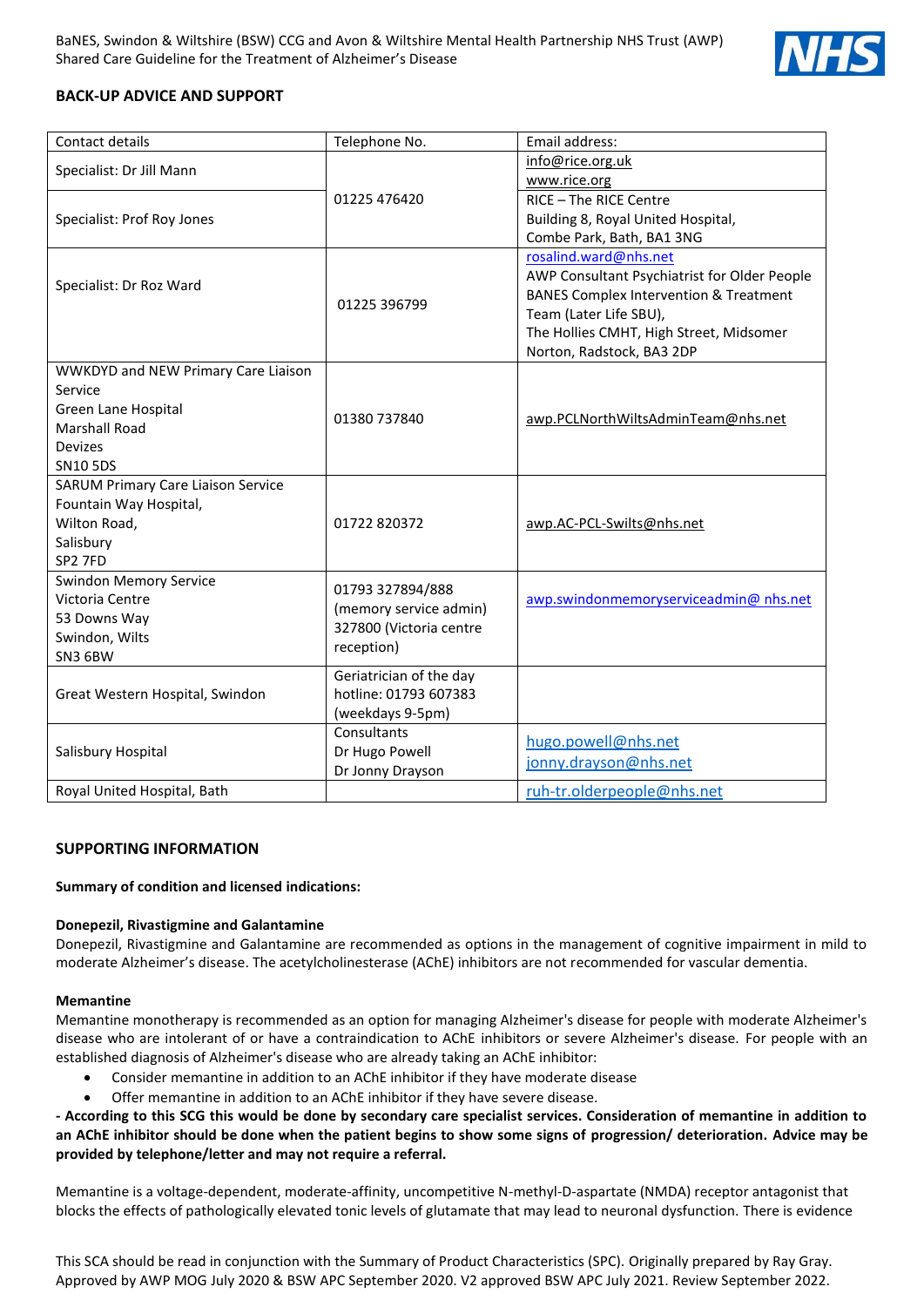

for memantine providing benefit for patients who are developing behaviour disturbances, moderate or emerging agitation/ aggression (neuropsychiatric symptoms) in dementia.

#### **NICE recommendations: Donepezil, Rivastigmine and Galantamine**

NICE (NG97, June 2018) states that treatment should be under the following conditions

- Non-specialists can prescribe donepezil, galantamine and rivastigmine as long as they have taken advice from a clinician who has the necessary knowledge and skills (not applicable for GPs in Wiltshire who can initiate donepezil without specialist advice via the Wiltshire dementia LES). This includes:
- Secondary care medical specialists such as psychiatrists, geriatricians and neurologists
- Other healthcare professionals such as GPs, nurse consultants and advanced nurse practitioners with specialist expertise in diagnosing and treating Alzheimer's disease
- Treatment should be continued when it is considered to be having a worthwhile effect on cognitive, global, functional or behavioural symptoms. It is important to recognise that stability of symptoms is considered an effective treatment.

#### **Choice of medication:**

Donepezil is the AChE inhibitor of choice with the lowest acquisition cost (taking into account required daily dose and the price per dose once shared care has started). An alternative AChE inhibitor should only be prescribed if there is evidence of Lewy Body Dementia or Parkinsonian features and when taking into account adverse event profile, expectations about adherence, medical comorbidity, possibility of drug interactions and dosing profiles. Alternatively memantine may be selected when a patient has moderate to severe Alzheimer's disease and is presenting with challenging behaviours.

#### **Non-Cognitive Symptoms and Behaviour that Challenges:**

Acetylcholinesterase inhibitors may be considered to treat:

- People with Lewy Body Dementia who have non-cognitive symptoms causing significant distress or leading to behaviour that challenges
- People with mild, moderate or severe Alzheimer's disease who have non-cognitive symptoms and/or behaviour that challenges causing significant distress or potential harm to the individual if:
	- 1. A non-pharmacological approach is inappropriate or has been ineffective, and
	- 2. Memantine/antipsychotic are inappropriate or have been ineffective.

**DO NOT USE** acetylcholinesterase inhibitors to treat non-cognitive symptoms or behaviour that challenges in people with vascular dementia

#### **NICE recommendations:** *Memantine*

Memantine is recommended by NICE (NG97, 2018), within its licensed indication as an option for managing Alzheimer's disease for people with:

- Moderate Alzheimer's disease who are intolerant of, or have a contraindication to cholinesterase inhibitors.
- Severe Alzheimer's disease.

For people with an established diagnosis of Alzheimer's disease who are already taking an inhibitor of acetylcholinesterase (AChE):

- consider memantine in addition to an AChE inhibitor if they have moderate disease
- Offer memantine in addition to an AChE inhibitor if they have severe disease.

#### **- According to this SCG, this would be done by secondary care specialist services or advice may be provided by telephone/ letter and may not require a referral.**

Treatment should be under the following conditions:

NICE (NG97, June 2018) states that treatment should be under the following conditions

- Non-specialists can now prescribe memantine as long as they have taken advice from a clinician who has the necessary knowledge and skills. This includes:
- secondary care medical specialists such as psychiatrists, geriatricians and neurologists
- Other healthcare professionals such as GPs, nurse consultants and advanced nurse practitioners with specialist expertise in diagnosing and treating Alzheimer's disease.
- Once a decision has been made to start an AChE inhibitor or memantine, the first prescription may be made in primary care

#### - A**ccording to this SCG, this would be in urgent circumstances on advice from specialist services and in non-urgent circumstances advice may be provided by telephone/letter and may not require a referral.**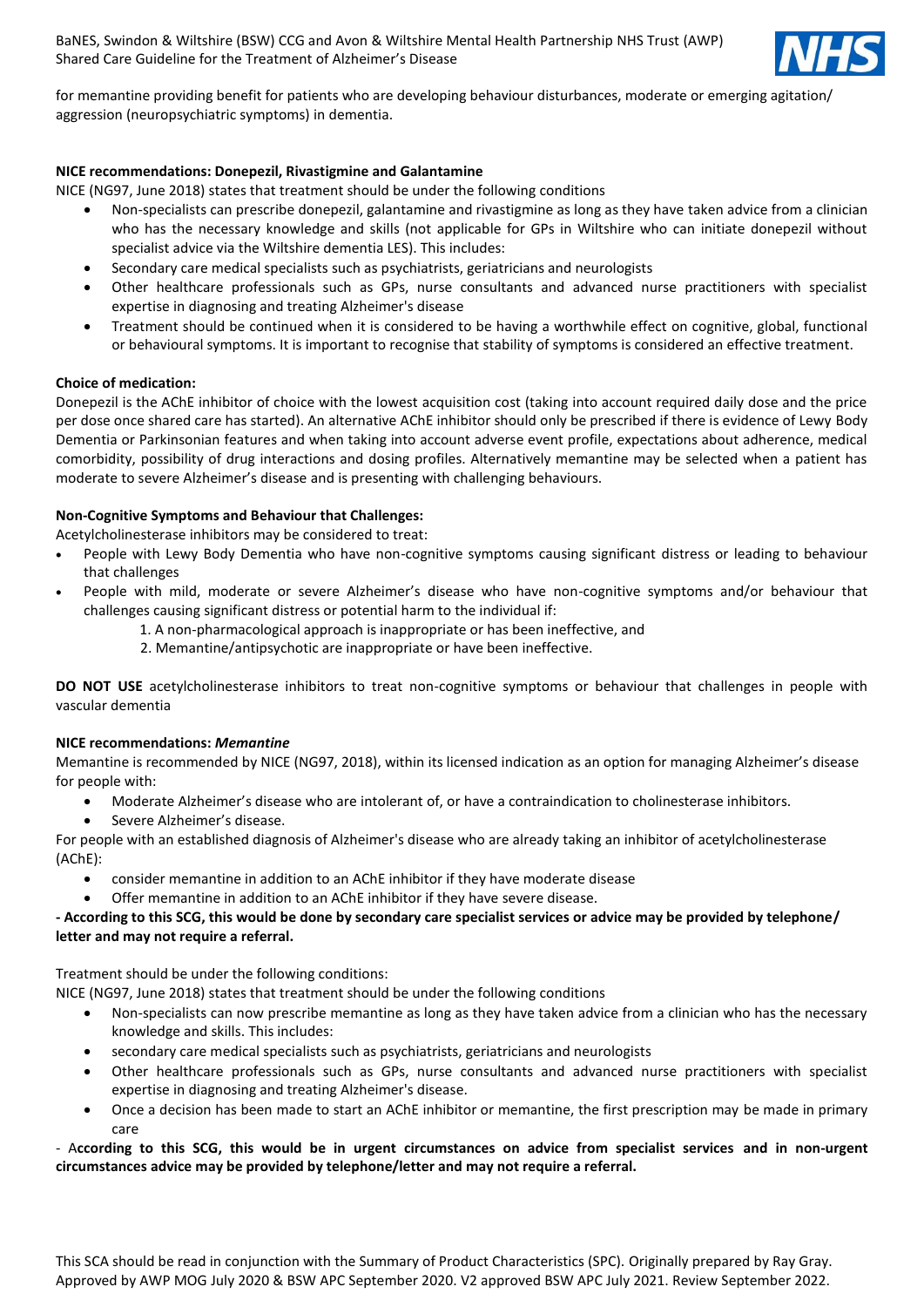

 For people with an established diagnosis of Alzheimer's disease who are already taking an AChE inhibitor, primary care prescribers may start treatment with memantine (as recommended above) without taking advice from a specialist clinician.

#### **-** A**ccording to this SCG, this would be in urgent circumstances on advice from specialist services and in non-urgent circumstances advice may be provided by telephone/letter and may not require a referral.**

- Treatment should be continued only when it is considered to be having a worthwhile effect on cognitive, global, functional and behavioural symptoms.
- It is important to recognise that stability of symptoms is considered an effective treatment.
- Patients who continue on the drug should be reviewed regularly (at least annually once stable) using where appropriate cognitive, global, functional and behavioural assessments.
- Carers' views on the patient's condition at follow-up should be sought.

### **SAFETY ISSUES: Donepezil, Rivastigmine and Galantamine**

#### **Dose**

Usual maintenance doses are:

- Donepezil, initiated at 5mg daily for 1 month then increased to daily 10mg daily (consider maintaining a dose of 5mg daily for the more frail patient, to reduce the risk of side effects), taken as a single dose in the evening just prior to retiring (the dose can be taken in the morning if more appropriate for the patient).
- Rivastigmine, 3-6mg twice a day with meals, swallowed whole
- Galantamine, 8-12mg twice a day with meals (or Galantamine XL 16-24mg as a single dose once daily with meals, swallowed whole). Prescribe brand with lowest drug tariff price.
- Rivastigmine patch 9.5mg/24 hours. The patch should be applied once a day. (Patches should be reserved for patients with a particular clinical need such as poor compliance or swallowing difficulties).

The manufacturers' summaries of product characteristics should be referred to for full prescribing information.

#### **Contra-indications**

The summaries of product characteristics includes the following contra-indications:

- Patients with hypersensitivity to Donepezil (or piperidine derivatives), Rivastigmine (or carbamate derivatives), Galantamine or the excipients;
- Galantamine is contra-indicated in patients with severe renal and/or hepatic impairment, and in patients with rare hereditary problems of galactose intolerance, glucose-galactose malabsorption or the Lapp lactase deficiency.

#### **Special warnings and precautions**

The acetylcholinesterase inhibitors should be given with caution in:

- Cardiovascular conditions the potential for vagotonic actions may be particularly important for patients with "sick sinus syndrome," patients with conduction defects, those who take drugs that significantly reduce heart rate, or those who have uncorrected electrolyte imbalance;
- Gastrointestinal conditions patients at increased risk of developing ulcers should be monitored for symptoms;
- Neurological conditions the drugs are believed to have some potential to cause generalised convulsions (seizure activity may also be a manifestation of Alzheimer's disease);
- Patients with a history of asthma or obstructive pulmonary disease;
- Patients with urinary outflow obstruction or recovering from bladder surgery.

#### **Side-effects**

The most common adverse effects include diarrhoea, nausea, vomiting, muscle cramps, dyspepsia, fatigue, insomnia, anorexia, weight loss, dizziness, headache and somnolence.

Other side-effects include confusion, fall, injury, syncope, upper respiratory tract infection and urinary tract infection. Weight loss is also associated with Alzheimer's disease itself and therefore patients' weight should be monitored during therapy (if clinically appropriate).

#### **Drug interactions**

Acetylcholinesterase inhibitors should **not** be administered with anticholinergic medication due to the antagonism of effect (e.g. hyoscine, dicycloverine, orphenadrine, procyclidine, propantheline). When the patient is taking a drug with anticholinergic properties (e.g. antipsychotics, tricyclics) the relative benefits of taking acetylcholinesterase inhibitors alongside these should be assessed.

Acetylcholinesterase inhibitors are likely to exaggerate succinylcholine-type muscle relaxation during anaesthesia.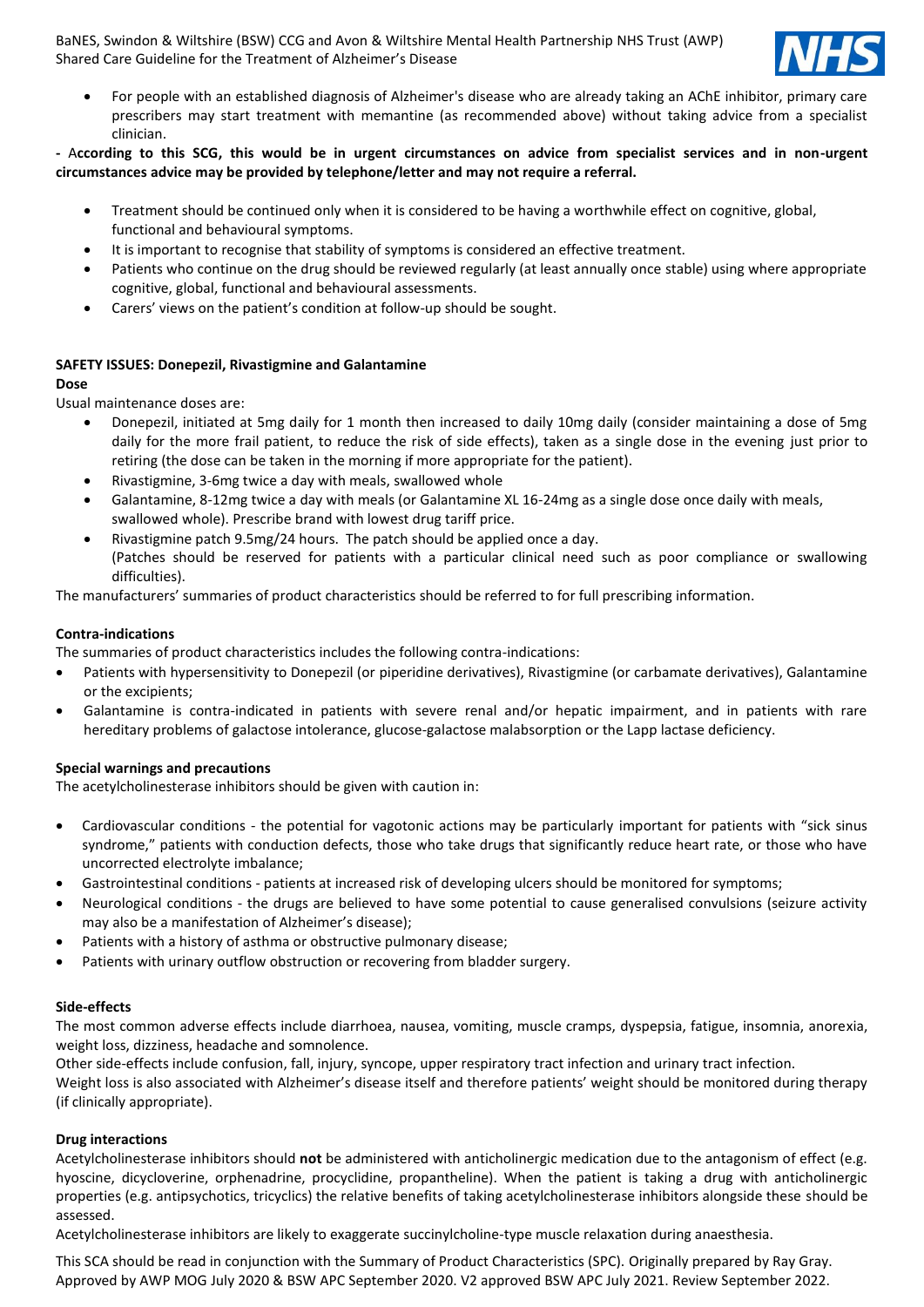

The summary of product characteristics for galantamine states that during initiation of treatment with potent inhibitors of CYP2D6 (e.g. quinidine, paroxetine, fluoxetine or fluvoxamine) or CYP3A4 (e.g. ketoconazole, ritonavir), patients may experience an increased incidence of cholinergic side-effects, mainly nausea and vomiting and a reduction in the dose of the acetylcholinesterase inhibitor may be considered.

Drug interaction studies performed in vitro show that ketoconazole and quinidine inhibit donepezil metabolism. Other drugs that could also inhibit the metabolism of donepezil are itraconazole, erythromycin and fluoxetine. Enzyme inducers such as rifampicin, phenytoin, carbamazepine and alcohol may reduce the levels of donepezil.

**Any suspected serious adverse reaction to an established drug should be reported to MHRA via the 'yellow card scheme' <http://yellowcard.mhra.gov.uk/>**

#### **SAFETY ISSUES: Memantine**

#### **Dose**

Starting dose: Memantine is initially given as 5mg once daily and then increased in steps of 5mg at weekly intervals to a maximum of 20mg daily. Usually best taken as a single dose in the evening just prior to retiring.

Usual maintenance dose (adult): 20mg once daily Maximum dose: 20mg once daily

Dosing using Memantine Oral Solution (10mg/ml) Pump Pack or Pipette is complex, patient and carers may need additional counselling/advice – **Memantine orodispersible tablets may provide a more cost effective alternative to oral solution.**

**Duration of treatment:** Treatment should be continued only when it is considered to be having a worthwhile effect on cognitive, global, functional and behavioural symptoms. Evidence of continued benefit may be demonstrated through clinical assessment, use of rating scales (e.g. **NPI** - Neuropsychiatric Inventory rating scale for evaluating the psychological impact of neuropsychiatric symptoms, **CMAI** - Cohen-Mansfield Agitation Inventory a 29-item scale to systematically assess agitation)

#### **Contra-indications and precautions for use:**

- No contradictions listed
- Cautions history of convulsions
- Hepatic impairment avoid in severe impairment
- **Renal Impairment**  Memantine Only

| eGFR                                 |                                                                                       |
|--------------------------------------|---------------------------------------------------------------------------------------|
| $30-49$ mL/minute/1.73m <sup>2</sup> | Reduce to 10mg daily, if well tolerated after 7 days, increase in steps to 20mg daily |
| 5-29mL/minute/1.73 $m2$              | Reduce dose to 10mg daily                                                             |
| Less than $5mL/minute/1.73m2$        | Avoid                                                                                 |

**Initiation of memantine** – patients with mildly impaired renal function (eGFR 50-80 ml/min) no dose adjustment is required. In patients with moderate renal impairment (eGFR 30-49 ml/min) daily dose should be 10 mg per day. If tolerated well after at least 7 days of treatment, the dose could be increased up to 20 mg/day according to standard titration scheme.

**Patients established on memantine** – dose for patients with severe renal impairment (eGFR 5-29 ml/min) should be 10mg per day.

#### **Side-effects**

List the most common side-effects and any management of them. Provide guidance on when the GP should refer back to hospital. Refer to the SPC for a full list of adverse effects.

| <b>Clinical condition (reported frequency)</b>                  | <b>Management</b>                              |  |
|-----------------------------------------------------------------|------------------------------------------------|--|
| Common (10-15%) constipation, hypertension, dyspnoea,           | Reduce dose initially, stop drug if persistent |  |
| headache, dizziness, drowsiness                                 |                                                |  |
| Less commonly - vomiting, thrombosis, heart failure, confusion, | Stop drug and discuss                          |  |
| fatigue, hallucinations and abnormal gait                       |                                                |  |
| Very rarely – seizures, pancreatitis, psychosis, depression and | Stop drug and seek urgent attention            |  |
| suicidal ideation also reported                                 |                                                |  |

#### **Drug Interactions**

Check BNF Appendix 1 *Before* Co-Prescribing Any Other Drug

- **Amantadine** Increased risk of CNS toxicity when Memantine given with Amantadine (manufacturer of Memantine advises avoid concomitant use)
- **Antimuscarinics** Memantine possibly enhances side effects of antimuscarinics